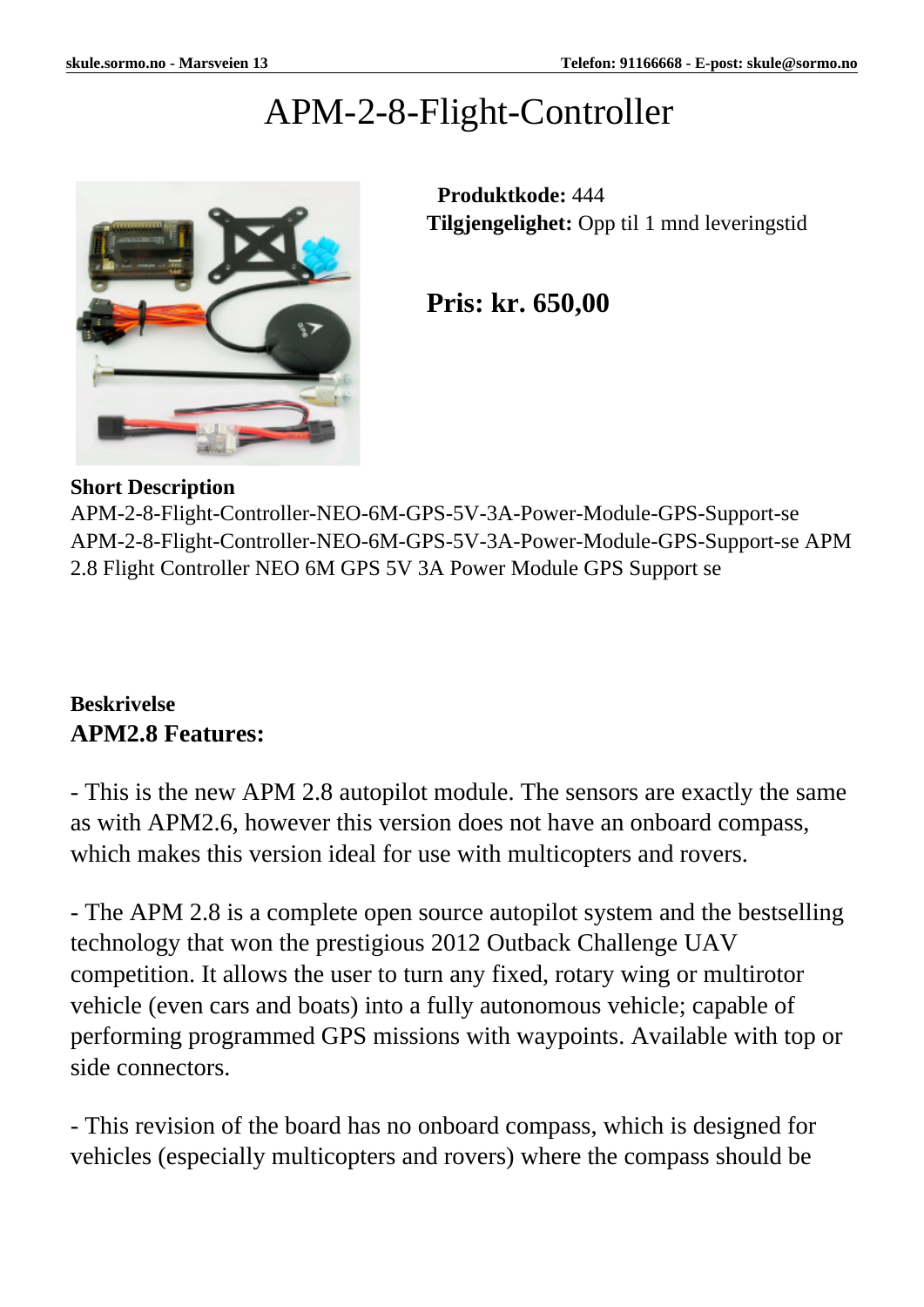placed as far from power and motor sources as possible to avoid magnetic interference. (On fixed wing aircraft it's often easier to mount APM far enough away from the motors and ESCs to avoid magnetic interference, so this is not as critical, but APM 2.6 gives more flexibility in that positioning and is a good choice for them, too). This is designed to be used with the 3DR uBlox GPS with Compass (see option below), so that the GPS/Compass unit can be mounted further from noise sources than APM itself.

#### Features:

- Arduino Compatible!

- Can be ordered with top entry pins for attaching connectors vertically, or as side entry pins to slide your connectors in to either end horizontally

- Includes 3-axis gyro, accelerometer and magnetometer, along with a highperformance barometer

- Onboard 4 MegaByte Dataflash chip for automatic datalogging

- Optional off-board GPS, uBlox LEA-6H module with Compass.

- One of the first open source autopilot systems to use Invensense's 6 DoF Accelerometer/Gyro MPU-6000.

- Barometric pressure sensor upgraded to MS5611-01BA03, from Measurement Specialties.

- Atmel's ATMEGA2560 and ATMEGA32U-2 chips for processing and usb functions respectively.

## **About Power Module:**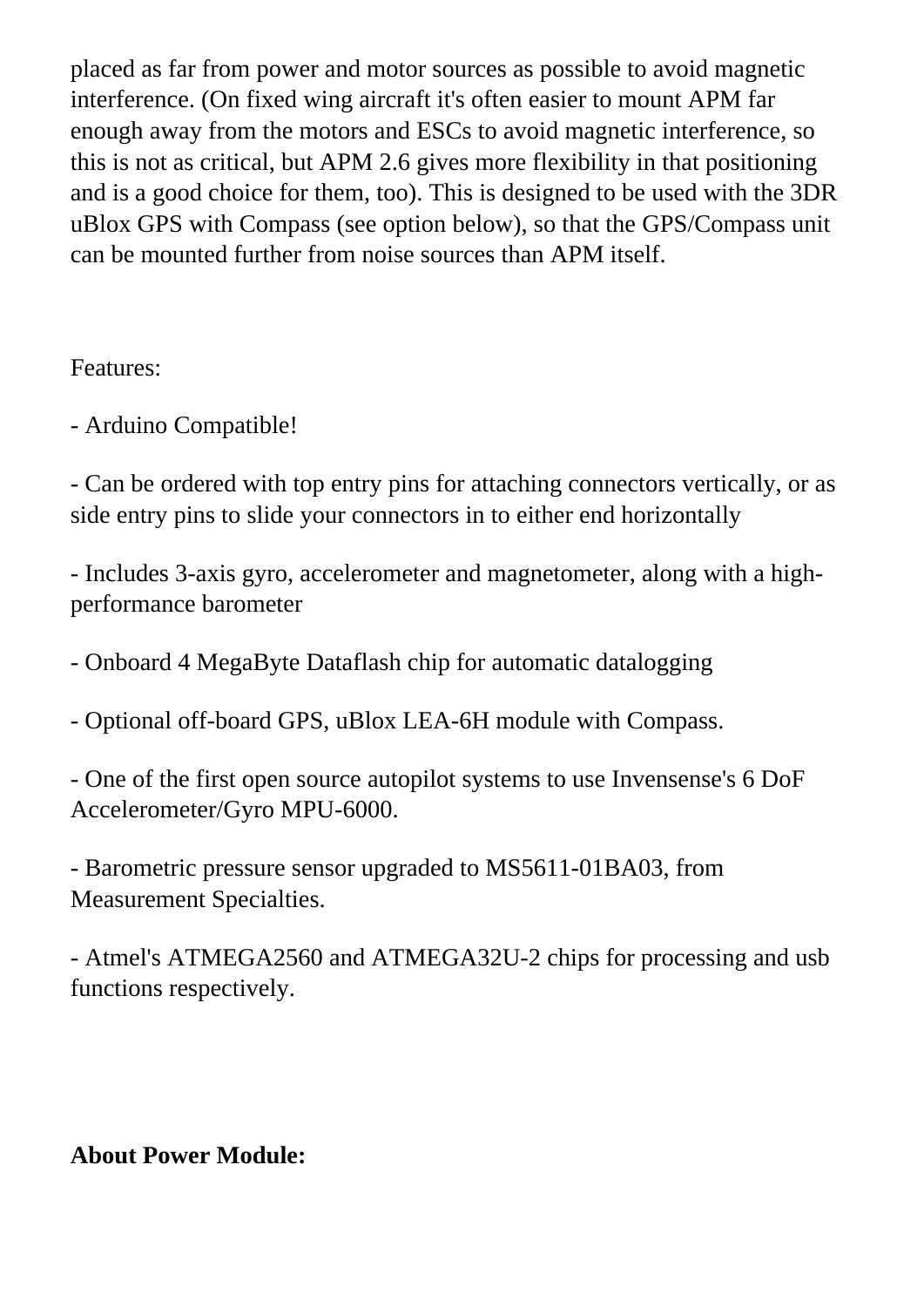Power Module is a simple way of providing your APM/Arduflyer with clean power from a LiPo battery as well as current consumption and battery voltage measurements, all through a 6P cable. The on-board switching regulator outputs 5.3V and a maximum of 3A from up to a 6S LiPo battery.Special for APM2.5.2 APM2.6 Pixhawk flight controller

Note: The Power Module is only designed to power APM/Arduflyer, a RC receiver and accessories (GPS, Radio telemetry). It is not designed to power servos. Use your aircraft's own ESC/BEC for that.

Features:

XT60 Plug

Max input voltage: 30V

Max current sensing: 90A

Voltage and current measurement configured for 5V ADC

Switching regulator outputs 5.3V and 3A max

6P molex cable plugs directly to APM/Arduflyer 2.5's 'PM' connector

#### **About neo-6m GPS**

- Built-in compass GPS module
- Main chip: Ublox-6M
- With fast satellite searching speed and high precision
- Compatible with APM serial port and I2C port